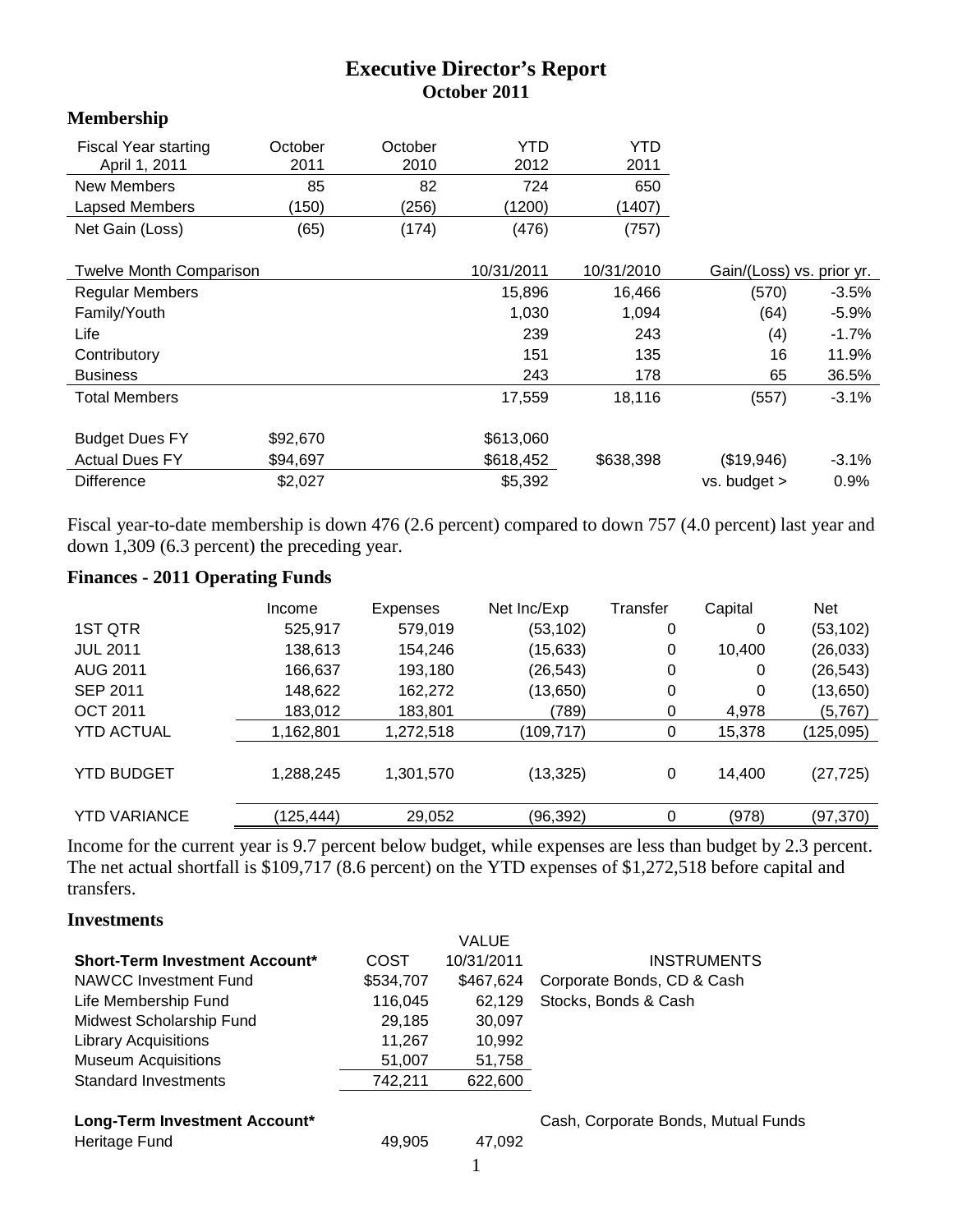| Museum Endowment Fund            | 305,469   | 298,291   |
|----------------------------------|-----------|-----------|
| Museum & Library Investment Fund | 731,395   | 738,643   |
| Library & Research Center        |           |           |
| Endowment                        | 88,453    | 92,281    |
| <b>School Endowment</b>          | 173,395   | 172,673   |
| <b>Pritchard Fund</b>            | 44,120    | 41,842    |
| Midwest Scholarship Fund         | 1,379     | 1,341     |
| Sub-total Long-Term Investments  | 1,394,116 | 1,392,163 |
|                                  |           |           |
| <b>Total Investments</b>         | 2,136,327 | 2,014,763 |

\*Consolidated Long-Term funds balance-Individual named account balances calculated

The current values on investments reflect paper gains and losses due to market fluctuations. Because most of our fixed income investments are held to maturity, actual gains and losses will only occur at maturity or when an investment is sold.

#### **Development**

Regular donations total \$103,187 YTD versus \$85,794 for the previous year. Pledge payments YTD are \$10,500. In-kind donations total \$5,801 versus \$5,067 last year. In-kind donations do not include items donated for which the value is not determined. The Gallet Watch Co. donated \$6,000 for exhibits and Hamilton Watch Co. donated \$5,000 to the Library for research and assistance in conjunctions with the 120th Anniversary Celebration in 2012.

October chapter contributions: Minnesota OT Lang Chapter 20 gave \$500 for theater audiovisual upgrades.

As of the end of October the 2012 Annual Fund Campaign has resulted in gifts totaling \$21,512 from 197 donors. The largest gift to date is \$3,000 toward two of our endowment funds. A second reminder letter is planned to prior donors who have not yet responded.

#### **Information Services – Kevin Osborne, IS Director**

We converted the following DVDs to Flash video and uploaded them to the website for online viewing by our membership:

866D - Eli Terry Wooden Movement Clocks the American System of Manufactures and the Origins of Mass Production by Donald Hoke. Dr. Hoke gave his presentation at the 2007 Ward Francillon Time Symposium in York, PA.

901D - Standards Methods and Automatic Machinery of the Waltham Watch Company by George Collord. 902D - Waltham Watch Company Exhibit Walking Tour by George Collord. George Collord's presentations were recently recorded at the 42nd Annual Eastern States Regional, August 19, 2011, in Syracuse, NY.

We thank Tom Borkowski and the Program Committee for sending us some well-appreciated equipment. The DVD duplicator has already had a serious workout, providing much needed DVD copies for the Library, and the VHS/DVD dubbing player has also been very helpful. Thank you very much!

Our Business Membership directory continues to grow with new members. We now have 243 members.

We have received, set up, and installed four computers from George Kabacinski. Two of the PCs have replaced the computers used for the POS system in the store. They are touch screen computers. Pressing the screen at the location of the appropriate button will process the transaction. A mouse and keyboard can also be used. We purchased new Bar Code readers for each computer as well.

The other PCs are all-in-one computers that fit nicely at the research desks we have in the Library. They each replace a nine-year-old computer and also free up two flat screen monitors, which can be used elsewhere. All four computers are running Windows 7 and the two new Library computers come with a limited version of Microsoft Word and Excel known as Office Starter 2010 at no charge.

In conjunction with these new installs, we are reconfiguring the newer replaced computers with Windows 7 and Office 2010. Four computers have already been updated and three of them are in place. The upgrade to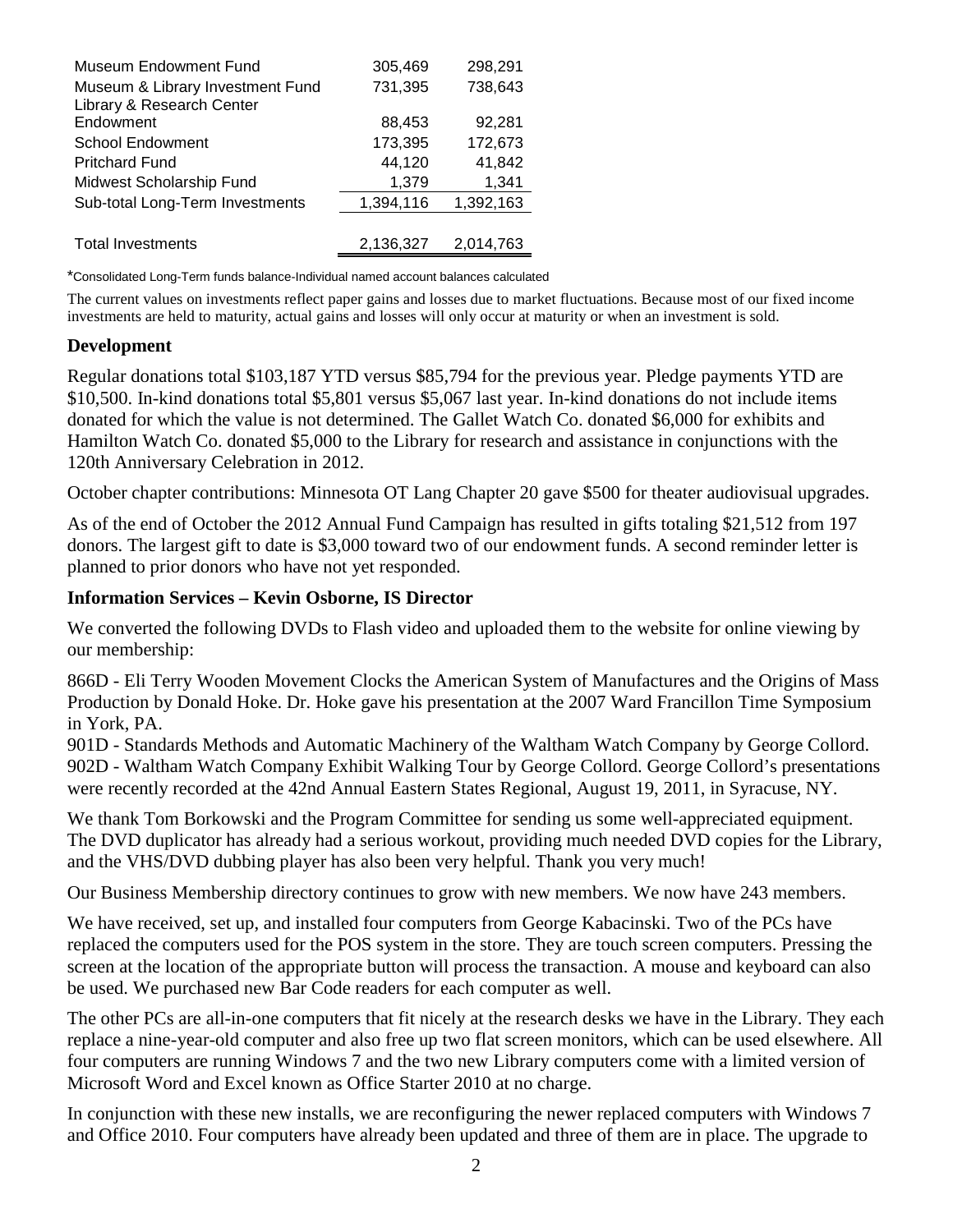Office 2010 was free of charge as a result of a Microsoft program known as Software Assurance. Because we purchased ten copies of Office 2007 last year (at a reduced cost of \$32.00 each from TechSoup), I have until the end of January to update them free of charge to Office 2010. I have made five updates already and will finish the rest as computers become available for reconfiguration.

# **School of Horology – Jim Michaels, School Director**

Classes continued through the month of October. The watch program held W-500 Swiss Lever Escapement and began W-600 Hairsprings. The clock program held C-600 Chiming Movement Clocks followed by C-700 Tall Clocks

The National Center for Educational Statistics requires each school to complete a set of surveys through the Integrated Postsecondary Education Data System. The completion of all IPEDS surveys, in a timely and accurate manner, is mandatory for all institutions that participate or are applicants for participation in any federal financial assistance program authorized by Title IV of the Higher Education Act of 1965, as amended. The completion of the surveys is mandated by 20 USC 1094, Section 487(a)(17). The first set of surveys was due October 19 and was completed ahead of the due date by Registrar Jennifer Adams.

The SOH service center has had a steady stream of watch and clock repair work. The service center continues to both repair and sell timepieces for customers. Customers often have the timepieces repaired prior to sale. The service center receives a commission off sales. Repair receipts April-October were \$47,734, compared to \$17,853 for the same period the prior year.

# **Museum/Library – Noel Poirier, Museum Director**

The Museum's admission revenue for October was \$5,225. Visitation for October was 1,291, including 37 NAWCC members (2.9 percent). NAWCC Store sales for October were \$8,085. October 2011's visitation exceeded the month's average visitation for the last five years. The Museum continues its partnership with the Turkey Hill Experience attraction, to date having sold over 700 joint tickets combined. The Museum held its annual Wine & Chimes fundraiser this year, and although ticket sales were down from previous years, the event still raised over \$3,000.

The Museum's online searchable collection database recorded 2,262 searches via the database's website. The Museum Director conducted a handful of telephone interviews with prospective replacements for the retiring Library Director. Further, on-site, interviews are being scheduled for November with candidates. Numerous resumes have been received for the position. In addition, resumes for candidates for the 2012 Gallet Guest Curator of Wristwatches have also been coming in and the Museum Director hopes to begin the process of selection in December. The Museum received the donation of an early eighteenth-century English tall clock as well as a handful of other items that the Museum Collection Team will review for possible accession to the collection. Photography of the Museum collection for the collection database continues. The recent upload of data to the online searchable database contained over 7,000 images, up from the just over 5,000 images originally uploaded when the site began.

The Museum sent loan requests to institutions and individuals for the loan of a number of objects for the 2012-2013 exhibit season highlighting timekeeping in sports and the personal timepieces of fighting men and women. In addition, requests will be sent to local veterans organizations soliciting timepieces for the Enlisting Time exhibit. The current exhibits continue to be well received by Museum visitors, and arrangements will begin to be made for the return of items loaned for the Clockworks exhibit following its close at the end of 2011.

The Museum and Library will begin working on the material requested for the Hamilton Watch collaboration project scheduled to be underway in early 2012. Assistance will be principally providing information on various Hamilton wristwatches and graphic material for a website and exhibits.

The Library had 158 visitors for the month and loaned 192 items; 115 research and reference questions were answered, 22 items were donated, and 6 acquisitions were made.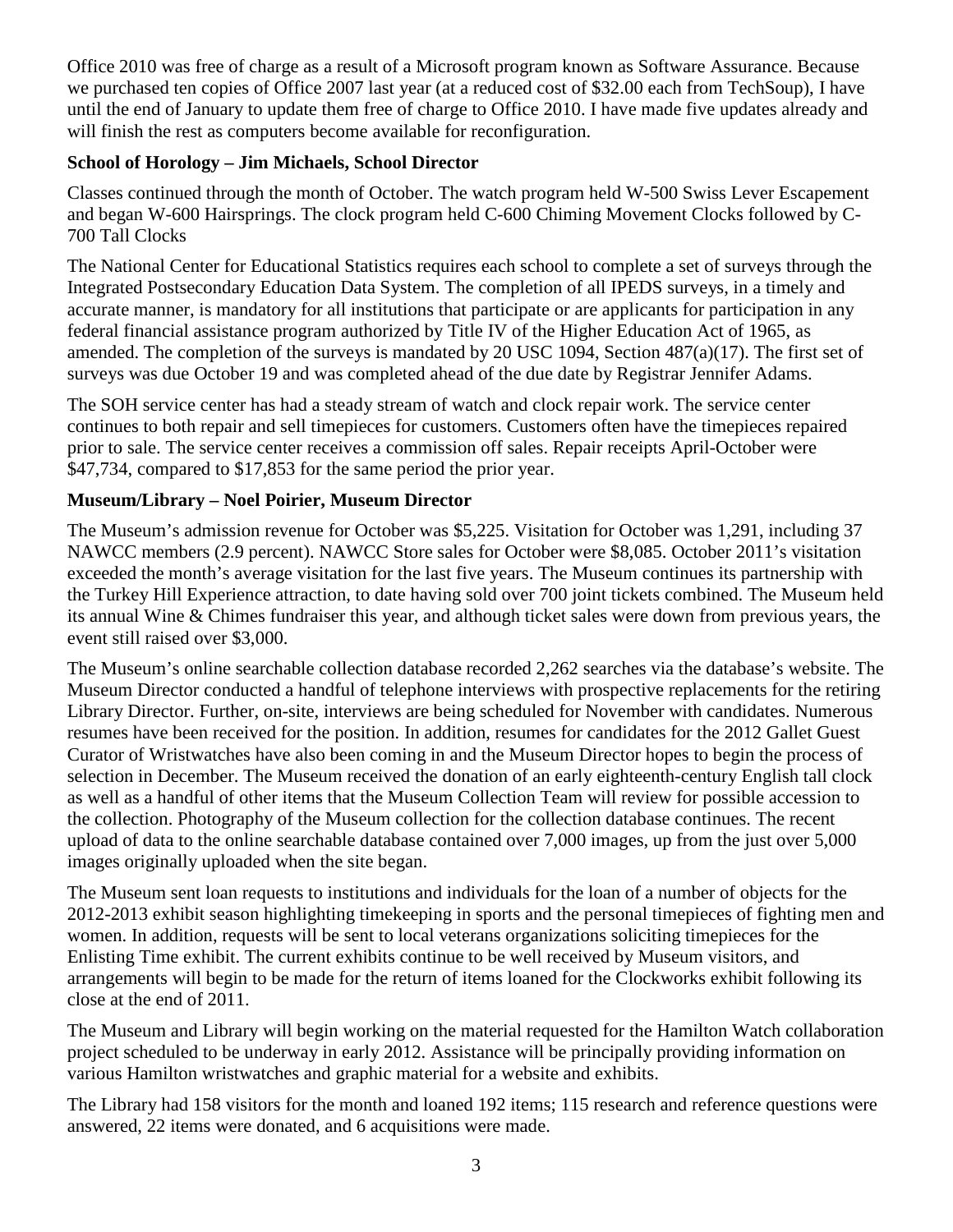## **Education/Volunteers – Katie Knaub, Education Director**

Two former congressmen toured the Museum as part of Millersville University's Congress to Campus program. Several school programs were conducted at the Museum. We conferenced with the instructor for the appraisal course to go over revisions to the manual for the two appraisal courses and have begun making the changes to the manual. We also attended a webinar on the new iMIS upgrade and its new features.

For the School of Horology, we attended two webinars for financial aid: one on the gainful employment regulations and the other on updates to the direct loan program. We continue to take these webinars as they are offered, so we are kept current in federal regulations for student funding. We researched all student records from 2006 to the present and entered the records into the gainful employment website per new federal regulations.

We had one student volunteer to assist in classroom painting and staining as part of her community service requirement for college. We also interviewed an intern for the spring semester who will be assisting us with the Time Out! special exhibit. Total Volunteer Hours for October: 567

We met with local reporters who were covering our upcoming Homeschool Day program. We held the Wine & Chimes Museum and Library fundraiser event. We also continued to take registrations for our Homeschool Day program and gather materials for the event. At an area nursing home we conducted an outreach program on the Museum and the history of timekeeping.

## **Publications - Diana De Lucca, Editor**

The January/February issue of the *Watch & Clock Bulletin* was in production this month. The January/February 2012 issue features seven lengthy and two short articles and the usual regular features. Coordination with authors and peer reviewers continues on articles for future issues.

*Mart & Highlights* reminder letters were mailed and emailed to regular and 6for5 advertisers, auction houses, and regionals. A special December *eHappenings* will list all of our October advertisers; these advertisers have the opportunity to expand their listings with a commitment to 2012 advertising.

MART potential advertisers, assembled from other horological publications by Elise Leytham, are being phoned to ascertain their interest so that a new media kit for NAWCC advertising can be distributed to those interested. New advertisers continue to be added to the online Mart Marketplace.

Tom Spittler's *Clockmakers and Watchmakers in America by Name and by Place* has been delivered to the printer; books should be completed in five weeks. The NAWCC will receive 75 books at no cost, with the option to purchase more at a 40 percent discount. The NAWCC will sell the book for \$60, except to current NAWCC members, who will be offered the opportunity to purchase the book at a 10 percent discount (\$54), and to new NAWCC members, who will be offered the opportunity to purchase the book for \$45. Pricing does not include postage and handling costs.

Richard Watkins' *Watch Collecting* book has been reviewed and corrected. The index, which was created by the author, is now being corrected to reflect the final-page-layout page numbers.

Image scanning and digitizing text has been completed for Philip Balcomb's *The Clock Book* and layout designs are underway.

Work on the WatchDig blog site continues to be a major focus of the Publications Department. Staff continues to post content and review all posts. Progress has been made on the watch database. All articles have been reviewed and tags added.

Staff continues to update nawcc.org as needed. Redesigns of the donate and join pages are still in process. The online membership application was revised. The 2011 Crafts Contest winners were posted online

Copyediting and proofing continues on all marketing material: primarily *eHappenings* and press releases. The NAWCC new member brochures were redesigned and produced.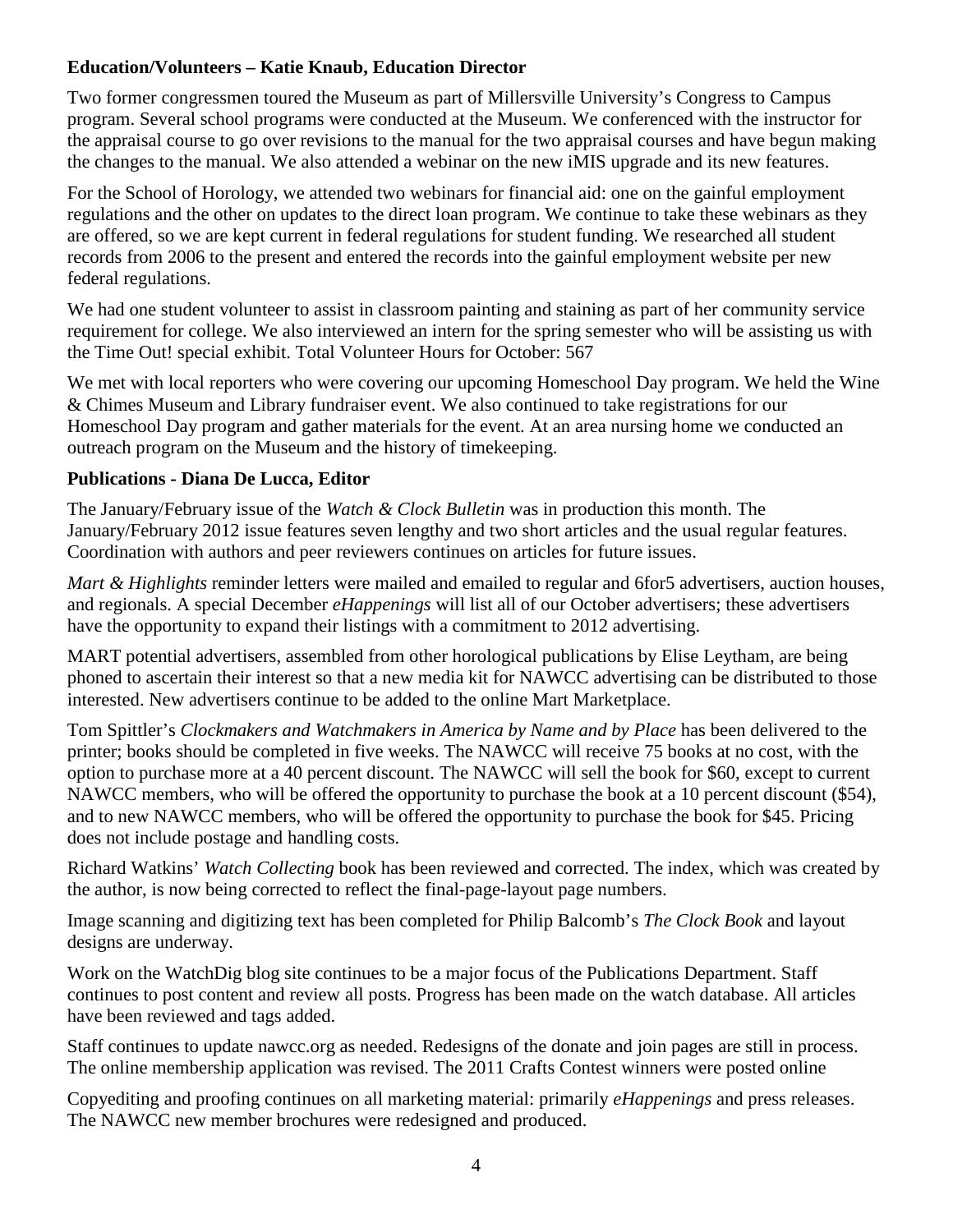# **Communications – Markus Harris, Communications Director**

Communications adjusted and maintained NAWCC websites and online resources and provided technical advice and individual customer service via phone and email. Printed, mailed, and invoiced newsletters for Chapter 1 (two mailings, including a meeting cancellation notice), Chapter 141, and Chapter 3. Sent Constant Contact email blasts for several National and Chapter level events, sent targeted Constant Contact mailings on various topics including Regional and area chapter events. Developed and mailed out press packets with posters and flyers for Wine & Chimes and Night at the Museum Sleepover. Emailed info for Gallet Watch Curator position to Watch Forum administrators. Called and arranged for press development of story about Randall Cleaver and Found Time for *Washington Post*, emailed release, photos, and videos. Communications also contacted regional press outlets regarding involvement in Milton Hershey Clock project at School of Horology, with additional press support online. Developed and sent press release for Homeschool Day. Developed and formatted October/November edition of NAWCC *eHappenings* Internet newsletter. Designed, produced, and implemented new BOD-requested "Horological Conservation" webpage.

Communications continued follow-up activities with vendors for Wine & Chimes (confirmed ice delivery, electricity, refreshments). Designed site layout for event (band location, radio station, vendor placement). Planned staff Halloween luncheon attendance, decorations, food, activity, setup, and teardown. Reserved dates and menus at Symposium and Loxley's for December BOD meeting. Contacted Symposium to reserve room and plan menu for Employee Christmas Party, confirmed block of rooms for December BOD meeting, and contacted Board members. Set up facility for Wine & Chimes and followed up with post-event vendor feedback. Made arrangements for Santa's appearance (Dec. 10 "Visit with Santa" and "Holiday Workshop").

## **Facilities – Chuck Auman, Controller**

In the month of October we continued with roof problems with two additional leaks. We had the filters replaced on the water coolers, because Columbia was on a boil water advisory for four days to make sure the filters continue to provide safe water.

We received the insurance check for the sump pump replacements, less our \$1,000 deductible.

I received a second quote for the elevator shaft water discharge line for \$875. I will schedule this next month; this investment will provide protection for the elevator and lessen the chance of water reaching the basement floor. A quote of \$60,000 for a generator and installation was obtained. I will add this item to the future major items list I am preparing.

I spent four hours here on Sunday, Oct. 30, clearing the snow from the sidewalks and part of the parking areas to make sure we could open in a safe manner.

# **Admin/Other**

Personnel ads have been placed for the Library Supervisor and Member Services Assistant. Liz Mackinson in Member Services is retiring at the end of November, and Sharon Gordon is retiring at the end of the year from her Librarian position.

I have been working with the Development, Education and Membership Task Forces as they work on their research and recommendations to be presented at the December Board meeting. Work on the preliminary 2013 budget and 2012 financial projections is ongoing.

The 4sale classified/auction website passed 1,600 registered users during October. The traffic to the site has held steady, but the number of listings has not increased as it continues to float around 50-70 listings. I presented a program on NAWCC Internet resources, including the 4sale website at a number of regionals this year. Many members are not aware of the diverse Internet resources available.

The classroom project in the lower level is nearly completed. Some painting touchup is in process, and a final inspection will be scheduled.